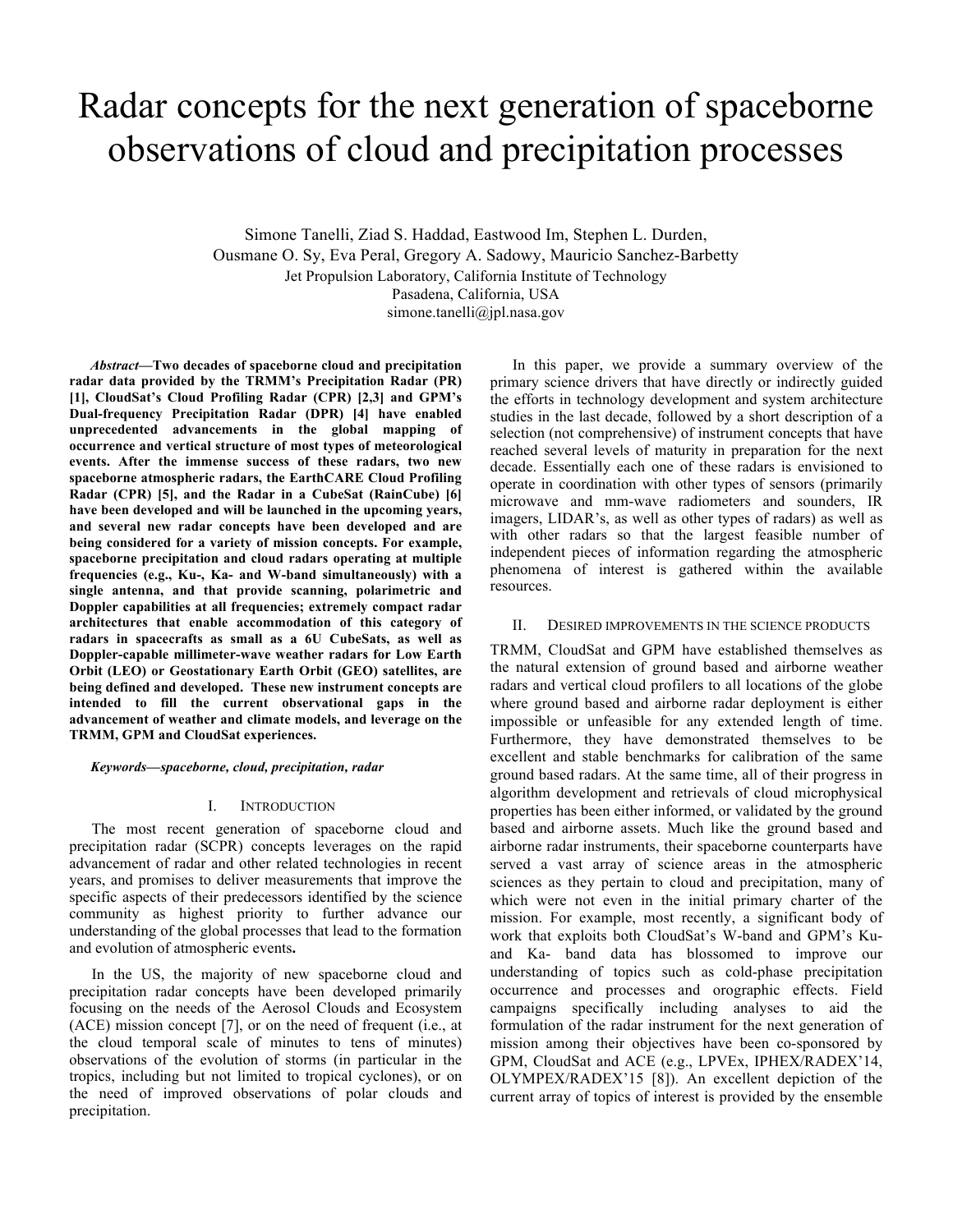of inputs to the Earth Science Decadal Survey 2017 process [10-12] (by the time of this conference their synthesis by the appointed panel is expected to have been published as part of the comprehensive report). In this paper, we provide a summary of the prevalent science drivers that in the last decade have stimulated specific technological investments by NASA's Earth Science Technology Office (ESTO) and other programs as well as internal investments at Jet Propulsion Laboratory and at Goddard Space Flight Center.

## *A. Choice of operating frequencies*

This aspect has been relatively straightforward: given the long data records established at Ku-band by TRMM and GPM, and at W-band by CloudSat (and likely to be soon extended by EarthCARE), these two bands are not likely to be traded off in order to preserve and extend these climatologically important series. Together they cover the vast majority of cloud and precipitation regimes. In several portions of a given profile only one of the two is viable (either because of the limited sensitivity of Ku band, or because of high attenuation and multiple scattering at W-band). In this context, Ka-band has established itself as the natural complement to either of the two, or both (as in triple-frequency measurements), for significant improvements in microphysical retrievals in the ice phase, accurate quantitative precipitation estimation of light to moderate precipitation, and observations of the upper portion of convectively active storms.

It is recognized that X-band would provide additional advantages in terms of full-column precipitation in the most extreme precipitating events, however feasibility considerations (in regards to antenna size mainly) together with record continuity needs have kept Ku-band as the primary choice. Also, there is growing attention in regards to G-band (and in general to various sub-bands from 130 to 240 GHz) which bears the potential not only of extending particles sizing capabilities down to the few 100 microns (for cloud processes and precipitation initiation), but also to obtain differential absorption measurements on the flanks of the water vapor absorption line to provide first-ever vertical profiles of water vapor in cloud.

## *B. Sensitivity, resolution and scanning*

The classic set of trade-offs for pulsed weather radars (i.e., between sensitivity and range resolution), is especially challenging in spaceborne applications where available power and antenna size are particularly expensive commodities. Since most spaceborne cloud and precipitation radar concepts observe at angles close to nadir (say, within 20˚ in general) the range resolution requirement is driven by the vertical resolution. One peculiar aspect tied to the near-nadir geometry is the impact of surface clutter via the finite resolution of the receiver: the surface high cross-section (compared to the atmospheric targets) typically prevents direct measurement of precipitation or cloud directly above the surface, as it would be desired for many purposes (e.g., hydrological applications, water budget analyses, latent heating assessment etc.). In this regard, the ACE Science Working Group indicated that a 250 m range resolution was acceptable to address most science needs, but with a specific additional requirement that the

ground clutter contamination be limited to the lowest 400 m above the surface [13, 14]. In order to provide more effective solutions in this specific area, pulse compression was considered for cloud and precipitation radars [15] and its use in a near-nadir geometry was first demonstrated by the Airborne Precipitation Radar 2nd Generation [16]. However, the level of the range sidelobes caused by small non-linearities in the hardware, or limitations in the digital-to-analog conversions, can cause surface clutter to spill to altitudes larger than desired. Recent specific studies address the applicability of pulse compression to SCPR [17], and one specific implementation has been demonstrated in an airborne prototype of RainCube (See Section III and [6]).

A second area of trade study of high importance in all instrument concepts discussed here is given by the need to provide high-horizontal resolution and high-precision measurements versus the need to achieve a horizontal swath. Both CloudSat CPR and EarthCARE-CPR are nadir looking instruments. This choice allows achievement of the required sensitivity by minimizing the losses between the collimating antenna and the RF electronics, and by allowing relatively long integration times (and therefore a large number of integrated pulses to reduce signal variability). The RainCube has adopted a similar strategy for the same reasons, and to implement a very compact antenna architecture.

 Lack of scanning in the cross-track represents a weakness for cloud and precipitation monitoring systems. First, the limited swath width does not allow global coverage and limits the statistical relevance of the long-term datasets. Second, lack of the cross-track dimension does not allow reconstruction of the 3-D field of scatterers, and leaves a level of ambiguity in the interpretation of the observed fields where significant variability in the horizontal direction is present. In this regard, until the last decade, limited scanning options were available at Ka-band, and no electronic scanning options were available at W-band, while adoption of mechanical scanning for this type of radars is not suitable (due to the fast scan rates required). It was this specific gap in technological capability (compared to the science needs explicitly stated in the Decadal Survey 2007 [7]) that spurred the efforts that have produced the C2D2, 3CPR and MASTR instrument concepts (described in section III) among others.

## *C. Doppler and/or Frequent observations*

A third main area of interest is associated with the general need to caputure not only static snapshots (be they 2-D or 3-D) of cloud and precipitation reflectivity, but also information in regards to the processes underlying such distrubutions. In this context there are two non-mutually exclusive approaches that have been studied: acquisition of Doppler velocity measurements, and acquisition of series of observations separated by a time window comparable to the time-scale at which the cloud and precipitation processes evolve.

Doppler allows measurement of particle motions in clouds, providing better classification of cloud type, estimates of vertical mass transport and of convective intensity, and it allows estimation of particle size, of air motion, and of latent heat release with higher accuracy than non-Doppler estimates.

Identify applicable sponsor/s here. If no sponsors, delete this text box (*sponsors*).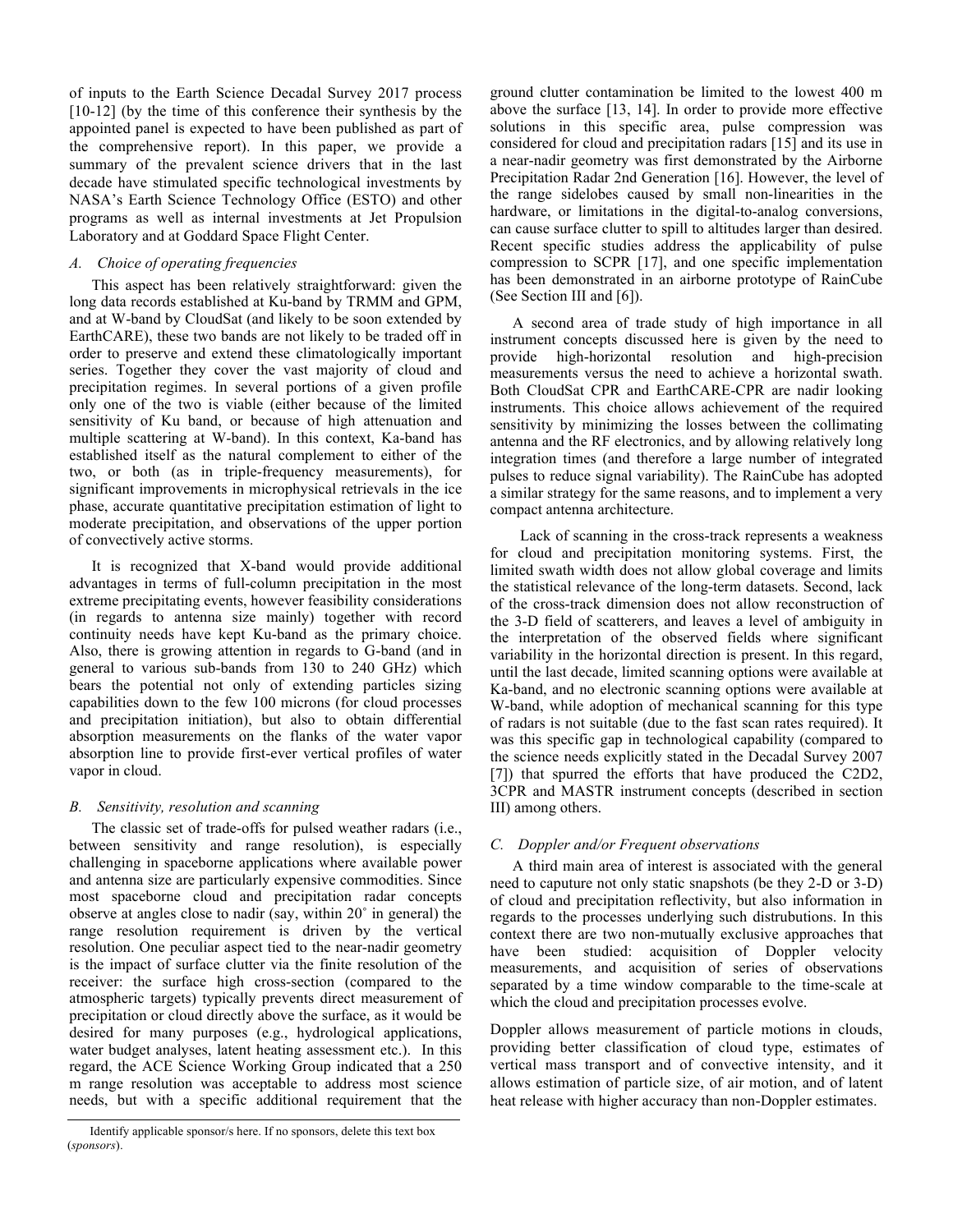The concept of acquiring closely-spaced observations of reflectivity has been at the basis of the "D-Train" concept and has been fist analyzed in depth in [18,19]: the short-term change in observed radar reflectivity is closely related to estimates of vertical mass transport inside convective storms, and can therefore be exploited to provide a view into the storm processes at a particular moment of the storm lifetime.

One particular instrument concept, the Nexrad-In-Space (NIS) [20] could essentially provide both by adopting a GEO orbit and a large reflector. Smaller instrument concepts deployed in LEO tend to focus on one of the two aspects because of the competing nature of their primary instrument requirements, but there are notable exceptions to this rule as discussed in Section III.

#### III. INSTRUMENTS AND INSTRUMENT CONCEPTS

## *A. RainCube*

RainCube (Radar in a CubeSat, [6]) is a technology demonstration mission to enable Ka-band precipitation radar technologies on a low-cost, quick-turnaround platform. A 6U cubesat includes the radar electronics (miniKaAR-C, occupying  $\sim$ 3U and requiring  $\leq$ 25W of supply power), the compact lightweight deployable 0.5 m antenna (KaRPDA, occupying  $\sim$ 1.5 U when stowed) and the bus systems ( $\sim$ 1.5 U). The mission is manifested for an ISS deployment on the ELaNa-23 launch, currently scheduled in 2018.

Key to the realization of the RainCube concept is a novel architecture enabled by the simplification and miniaturization of the radar subsystems. This architecture also reduces the number of components, power consumption, and mass by over one order of magnitude with respect to the existing spaceborne radars. This architecture adopts an offset IQ (in-phase and quadrature) with pulse compression as modulation technique. Previous spaceborne cloud and precipitation radars have adopted high power short monochromatic pulses to achieve the required sensitivity with low range sidelobes (to avoid contamination of the tropospheric echoes by the surface response). This requires high-power amplifiers and either highvoltage power supplies or large power-combining networks, precluding small-size/low-power platforms. Pulse compression is used to achieve the required sensitivity with a custom amplifier fabricated with off-the-shelf GaAs solid-state pHEMT chips. Optimal selection of the pulse shape, accounting for wave distortions in the process of amplification, scattering and propagation and detection, minimizes the range sidelobe to the required level of less than 60 dB.

The Ka-band Radar Parabolic Deployable Antenna (KaRPDA) adopted in the current RainCube technology demonstration is optimized for 35.75 GHz and is measured to deliver a gain of 42.6 dBi (over 50% efficiency). KaRPDA uses a Cassegrain architecture with the sub-reflector below the focal point of the antenna, allowing the antenna to stow in a tight volume. Technology development is currently ongoing for extending the same miniKaAR electronics to 1-m and 2-m antenna sizes, and concepts are being developed to combine Ka-band with other frequencies.

RainCube is the first demonstration of what could become a constellation of precipitation profiling instruments in small satellite form-factors.

#### *B. C2D2 & 3CPR*

The Ka- and W-band Cloud Cross-Track scanning Dual Frequency Doppler radar (C2D2) and its direct evolution, the Three band Cloud and Precipitation Radar (3CPR, Ku-, Ka and W-band), are instrument concepts whose key technology development is funded as direct response to the needs of the ACE mission concept [21]. In particular, they both rely on the architecture first proposed for the PR-2 instrument concept [22], namely that of a single singly-curved parabolic reflector fed by one active line array feed for each band. The reflector is curved in the direction of flight, and the line feed array is on the orthogonal direction to enable electronic scanning in the cross-track direction. In order to simplify instrument complexity, and therefore reduce both development and testing costs, each line feed is divided in identical building blocks called Scanning Array Tiles (SAT), each comprising 8 radiative elements for the transmit function and 8 radiative elements for the receive function arranged in an interleaved pattern on a 2-row pattern. The separation of transmit and receive radiative elements provides sufficient isolation between the Solid State Power Amplifiers and the Low Noise Amplifiers, so that no Transmit/Receive switching is necessary inside the SATs. Two distinct advantages of this architecture with respect to 2-dimensional active arrays or reflectarrays are that a) the number of active devices grows linearly (instead of quadratically) with the antenna size, and b) the line feed array solution enables significantly easier solutions for the dissipation of thermal power (an aspect of particular importance for spaceborne radars).

In order to satisfy the requirements of the ACE mission concept, and accounting for launch vehicle accomodation constraints, the 3CPR instrument was originally formulated as having a 5 x 3 m antenna (with the longest dimension along the direction of flight to provide the required Doppler accuracy, and post-integration along-track resolution). However, the flexible and modular nature of this architecture for the RF fronend has been exploited to provide also more compact solutions where the science requirements can be relaxed: these have been integrated in the MASTR instrument concept dexcribed in the next subsection.

## *C. MASTR*

The Multi-Application SmallSatellite Tri-band Radar (MASTR) is a SmallSat instrument concept capable of electronic scanning, Doppler velocity measurement, and polarimetry at Ku/Ka/W-band frequencies. These capabilities allow MASTR to work as a cloud and precipitation radar, an altimeter (targeting sea ice height and snow depth) or as a scatterometer (in a spinning platform configuration). Consequently, MASTR has the potential to support several of NASA's Earth science programs including Cloud and Radiation, Precipitation Measurement, Cryospheric Sciences, Climate Variability and Change, and Physical Oceanography.

MASTR can be summarized as the merger of the technologies developed for RainCube (i.e., the modulation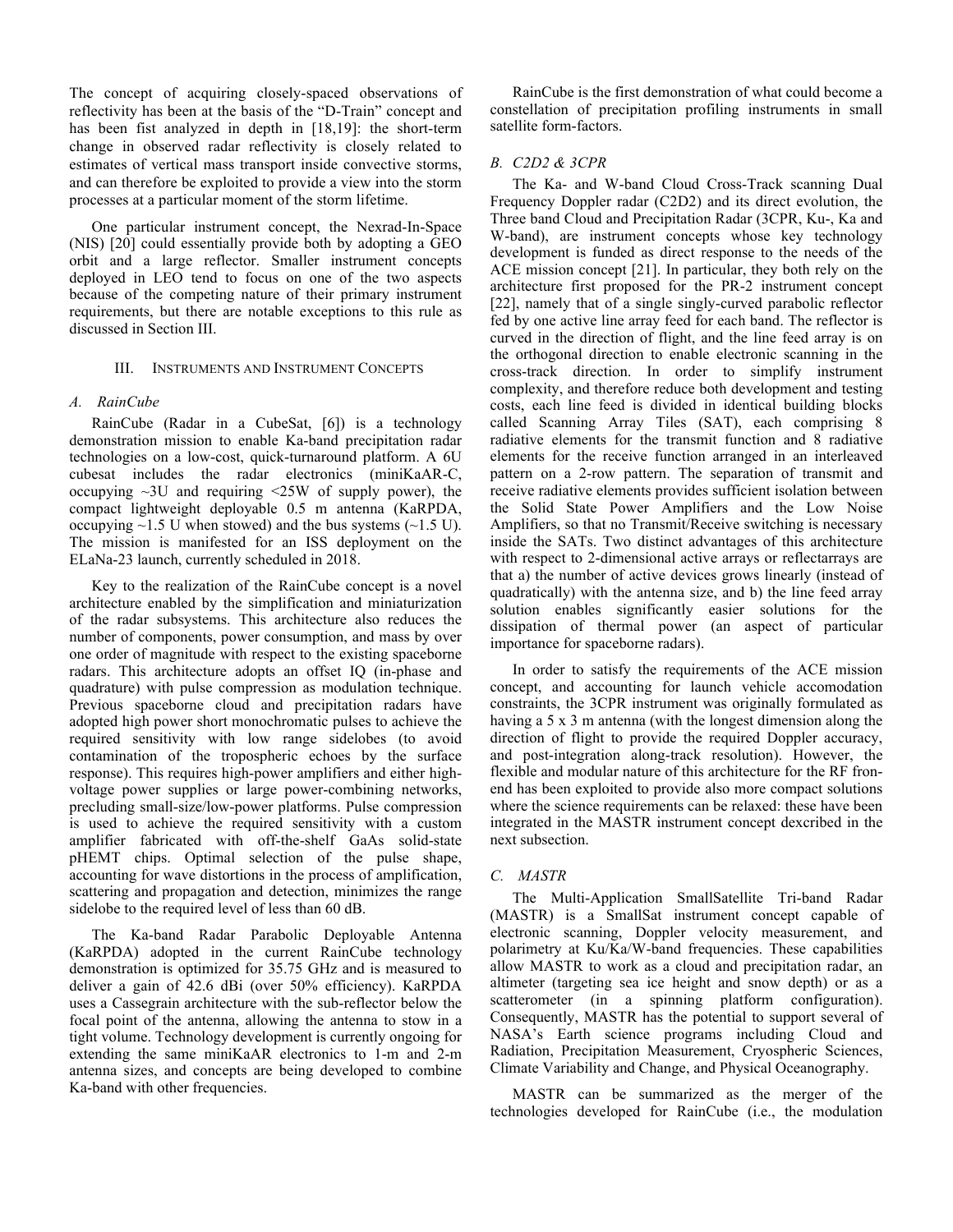technique and related up-/down-conversion scheme) and those developed for 3CPR (the multi-frequency line feed array for a single singly-curved parabolic reflector). Use of these methods allows to scale the size and power consumption quite freely from 0.3 m to 3 m, and from 200W to more than 1 kW. Such flexibility allows the design of a variety of possible mission concepts where one or more radars address specific science objectives. A few notional examples of projected performance of a few configurations adopting either a 1-m or a 2-m antenna are shown in [23].

## *D. Displaced Phase Center Antenna*

Application of Displaced Phase Center Antenna (DPCA) to spaceborne observations of clouds and precipitation is introduced in [24] and demonstrated through analysis of airborne data in [25]. In this particular application, the advantage of DPCA is that of canceling (or reducing significantly) the effects of platform motion in the estimation of mean Doppler velocity.

This measurement concept can be implemented within a single radar instrument (by adopting two collimating antennas displaced along the direction of motion) or by a pair of identical radars placed in two small platforms flying in close formation. The small separation between the two platforms is such that autonomous formation flying capability is necessary to maintain safely the required baseline; however the gentle degradation associated with departures from the ideal baseline separation is such that formation flying performance as already demonstrated in space (e.g., [26]) would satisfy the instrument performance requirements. Possible implementations of a DPCA pair include use of RainCube or MASTR.

## IV. CONCLUSIONS

Significant progress has been achieved in the last decade in the technologies relevant to spaceborne cloud and precipitation radars. In this survey of the state of the art we include the first ever precipitation radar capable to fit inside a cubesat, and the first technologies suitable for electronic scanning at W-band for global cloud and precipitation observations from space. Together with the arrival of several options of small platforms and the associated reduced cost to access space per unit, these brekthroughs have enabled the science community to envision feasible constellations of small radars capable of observing various aspects of the cloud and precipitation processes. In the time between the submission of this paper and the associated presentation, it is expected that the Earth Science Decadal Survey Report 2017 will be published. The selection of the next generation instruments to observe clouds and precipitation will be able to focus according to the recommendations included therein, and will not be hampered by technological limitations as much as one decade ago.

#### ACKNOWLEDGMENT

The research described in this paper was performed at the Jet Propulsion Laboratory, California Institute of Technology, under contract with the National Aeronautics and Space Administration (NASA). The authors would like to acknowledge the supports provided by the Earth Science Technology Office (ESTO), the Precipitation Measurement Missions Program and the Clouds and Radiation Program.

#### **REFERENCES**

- [1] J. Simpson, et al., "A proposed Tropical Rainfall Measuring Mission (TRMM) satellite," *Bull. Amer. Meter. Soc*, vol. 69, 1988, pp. 278-295.
- [2] Stephens G. L. et al., 2002: The CloudSat Mission and the A-Train, *Bull. Amer. Meteor. Soc.*, vol. 83, 1773-1789.
- [3] Tanelli, S. et al. 2008: CloudSat's Cloud Profiling Radar after 2 years in orbit: performance, calibration and processing. *IEEE Trans. on Geosc. and Rem. Sens.*, in press, 2008
- [4] Senbokuya,T. et al., 2004: Development of the spaceborne Dualfrequency Precipitation Radar for the GPM mission. Proc. IGARSS'04, 3566-3569.
- [5] H.Kumagai, H.Kuroiwa, S.Kobayashi, T.Orikasa, 2003: Cloud profiling radar for EarthCARE mission, *Proc. of SPIE*, 4894, 2003, pp. 118-125.
- [6] Peral E., S. Tanelli, Z. Haddad, O. Sy, G. Stephens and E. Im, "Raincube: A proposed constellation of precipitation profiling radars in CubeSat," *2015 IEEE International Geoscience and Remote Sensing Symposium (IGARSS)*, Milan, 2015, pp. 1261-1264. doi: 10.1109/IGARSS.2015.7326003
- [7] National Research Council, "Earth Science and applications from space: national imperatives for the next decade and beyond," *The National Academic Press*, 2007.
- [8] Houze, R.A., L.A. McMurdie, W.A. Petersen, M.R. Schwaller, W. Baccus, J. Lundquist, C. Mass, B. Nijssen, S.A. Rutledge, D. Hudak, S. Tanelli, G.G. Mace, M. Poellot, D. Lettenmaier, J. Zagrodnik, A. Rowe, J. DeHart, L. Madaus, and H. Barnes : The Olympic Mountains Experiment (OLYMPEX). *Bull. Amer. Meteor. Soc.,* 0, doi: 10.1175/BAMS-D-16-0182.1.
- Jackson, G. S., C. Mace, A. da Silva, S. van den Heever, S. Tanelli, et al., 2016: Addressing Major Earth Science Challenges in Cloud and Precipitation Process Modeling. *White paper submitted in response to NRC Earth Science Decadal Survey RFI2,*  http://surveygizmoresponseuploads.s3.amazonaws.com/fileuploads/1564 7/2604456/191-ffaec6c558eef6562cb12fb87d63329f\_Skofronick-JacksonGail.pdf
- [10] Haddad Z. S., S. van den Heever, A.D. Del Genio R.A. Houze, S. Hristova-Veleva, W.K. Tao, G. S. Jackson, T.N. Krishnamurti, G. Tripoli, G. Liu, D. Posselt, C. Schumacher, R. Milliff, T. Liu and S. Tanelli, 2016: A community submission for observing the dynamics of convection and severe weather analysis and forecasting. *White paper submitted in response to NRC Earth Science Decadal Survey RFI2,*  http://surveygizmoresponseuploads.s3.amazonaws.com/fileuploads/1564 7/2604456/47-2c2c16abd13c32b54711c7cc48884c0f\_HaddadZiadS.pdf
- [11] Jacob D., E. Fischer, R. Gao, K. Rosenlof, J. Mace, S. Massie, J. Reid, C. Dutcher, B. Wielicki, P. Zuidema, P. Newman, W. Robinson, R. Houze, M. Barth, M. Coffey, R. Eckman, K. Jucks, H. Maring, A. Pszenny, NASA, 2014: Outstanding Questions in Atmospheric Composition, Chemistry, Dynamics and Radiation for the Coming Decade

https://espo.nasa.gov/home/sites/default/files/documents/SMDWorkshop report\_final.docx

[12] L'Ecuyer T., 2016: Advancing capabilities for observing and predicting the coupled hydrological cycle and energy balance responses to environmental forcings through coordinated multi-frequency Doppler radar and sub-millimeter radiometer measurements of ice mass, vertical motion, and precipitation. *White paper submitted in response to NRC Earth Science Decadal Survey RFI2,*  http://surveygizmoresponseuploads.s3.amazonaws.com/fileuploads/1564 7/2604456/191-

3e275a7f226d2082d9d900c1fccd7d8e\_LEcuyerTristanS.docx

- [13] ACE Study Team, 2016: ACE 2009-2015 Progress Report and Future Outlook. Available from http://dsm.gsfc.nasa.gov/ace/library.htm
- [14] Tanelli, S., Heymsfield, G. M., Stephens, G. S., Durden, S. L., Im, E., Racette, P., Sadowy G.A. and Li, L. (2010). Decadal Survey Tier 2 Mission Study: Summative Progress Report: ACE Radar. http://ntrs.nasa.gov/search.jsp?R=20120004215